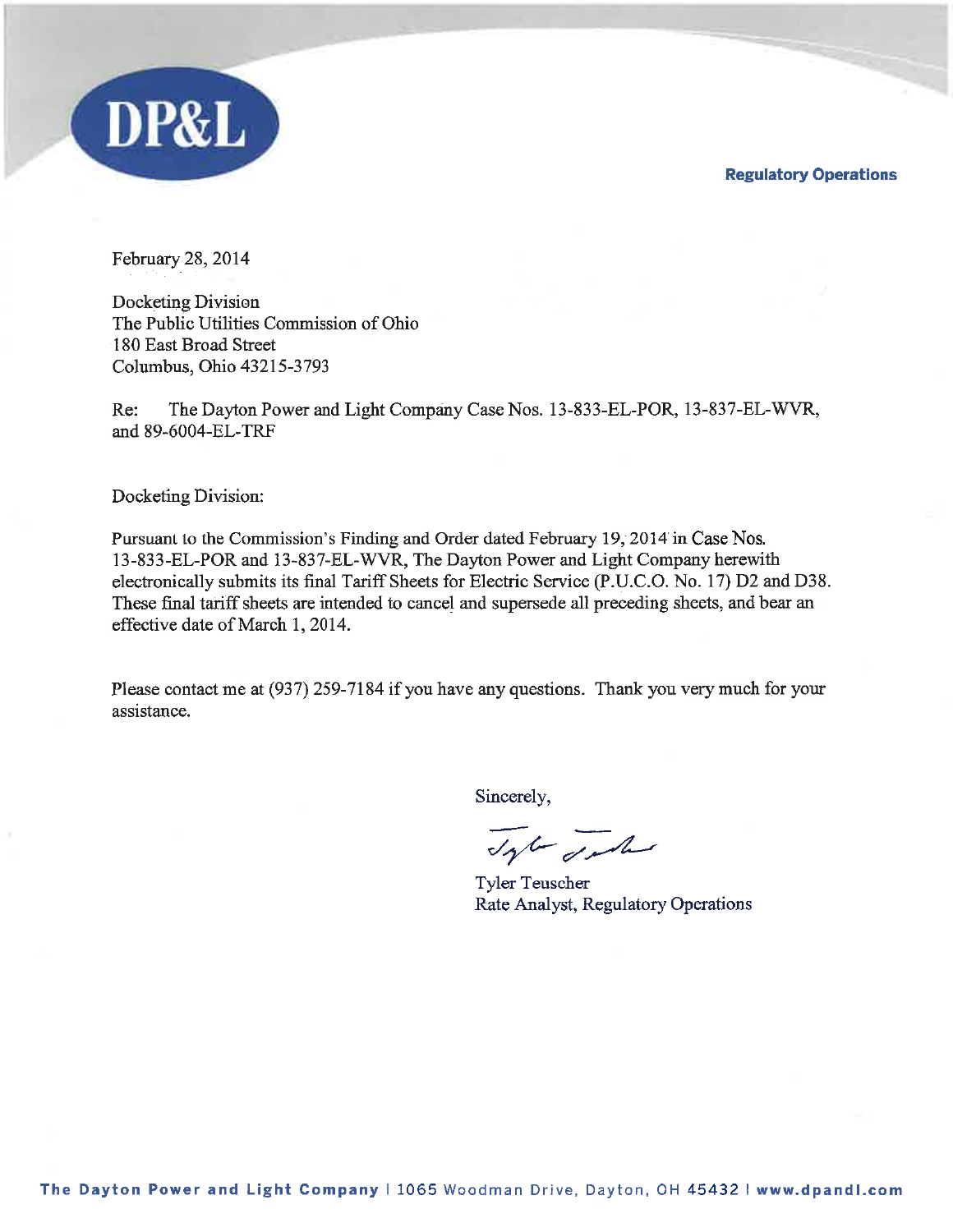THE DAYTON POWER AND LIGHT COMPANY Forty-Seventh Revised Sheet No. D2<br>MacGregor Park Cancels MacGregor Park<br>1065 Woodman Drive Dayton, Ohio 45432 Page 1 of 2

Forty-Sixth Revised Sheet No. D2

### P.U.C.O. No. 17 ELECTRIC DISTRIBUTION SERVICE TARIFF INDEX

| <b>Sheet</b>   |                                    |                   | Number   | <b>Tariff Sheet</b>   |
|----------------|------------------------------------|-------------------|----------|-----------------------|
| No.            | Version                            | Description       | of Pages | <b>Effective Date</b> |
|                |                                    |                   |          |                       |
| D <sub>1</sub> | <b>First Revised</b>               | Table of Contents |          | June 30, 2009         |
| D <sub>2</sub> | Forty-Seventh Revised Tariff Index |                   |          | March 1, 2014         |

#### RULES AND REGULATIONS

| D <sub>3</sub>  | Original                | Application and Contract for Service       | 3              | January 1, 2001        |
|-----------------|-------------------------|--------------------------------------------|----------------|------------------------|
| D <sub>4</sub>  | Second Revised          | <b>Credit Requirements of Customer</b>     | 1              | February 24, 2012      |
| D <sub>5</sub>  | <b>Sixth Revised</b>    | Billing and Payment for Electric Service   | 8              | February 24, 2012      |
| D <sub>6</sub>  | <b>First Revised</b>    | Disconnection/Reconnection of Service      | 5              | July 8, 2005           |
| D7              | Original                | Meters and Metering Equipment-             |                |                        |
|                 |                         | Location and Installation                  | 2              | <b>January 1, 2001</b> |
| D <sub>8</sub>  | Original                | Service Facilities – Location and          |                |                        |
|                 |                         | Installation                               | 3              | January 1, 2001        |
| D <sub>9</sub>  | Original                | <b>Equipment on Customer's Premises</b>    | 3              | <b>January 1, 2001</b> |
| D <sub>10</sub> | Original                | Use and Character of Service               | 5              | January 1, 2001        |
| D <sub>11</sub> | <b>First Revised</b>    | <b>Emergency Electrical Procedures</b>     | 12             | January 1, 2014        |
| D <sub>12</sub> | Second Revised          | <b>Extension of Electric Facilities</b>    | 5              | March 1, 2014          |
| D <sub>13</sub> | <b>First Revised</b>    | <b>Extension of Electric Facilities to</b> |                |                        |
|                 |                         | <b>House Trailer Parks</b>                 | $\overline{2}$ | November 1, 2002       |
| D14             | <b>First Revised</b>    | Definitions and Amendments                 | 4              | August 16, 2004        |
| D <sub>15</sub> | Original                | <b>Additional Charges</b>                  | 1              | January 1, 2001        |
| D <sub>16</sub> | Original                | Open Access Terms and Conditions           | 3              | January 1, 2001        |
| <b>TARIFFS</b>  |                         |                                            |                |                        |
| D <sub>17</sub> | <b>Eleventh Revised</b> | Residential                                | 2              | January 1, 2014        |

| - Elevenin Revised | Residential         | January 1, 2014 |
|--------------------|---------------------|-----------------|
| Eleventh Revised   | Residential Heating | January 1, 2014 |
| Tenth Revised      | Secondary           | January 1, 2014 |
| Tenth Revised      | Primary             | January 1, 2014 |
|                    |                     |                 |

Filed pursuant to the Finding and Order in Case No. 13-833-EL-POR dated February 19, 2014 of the Public Utilities Commission of Ohio.

Issued February 28, 2014 Effective March 1, 2014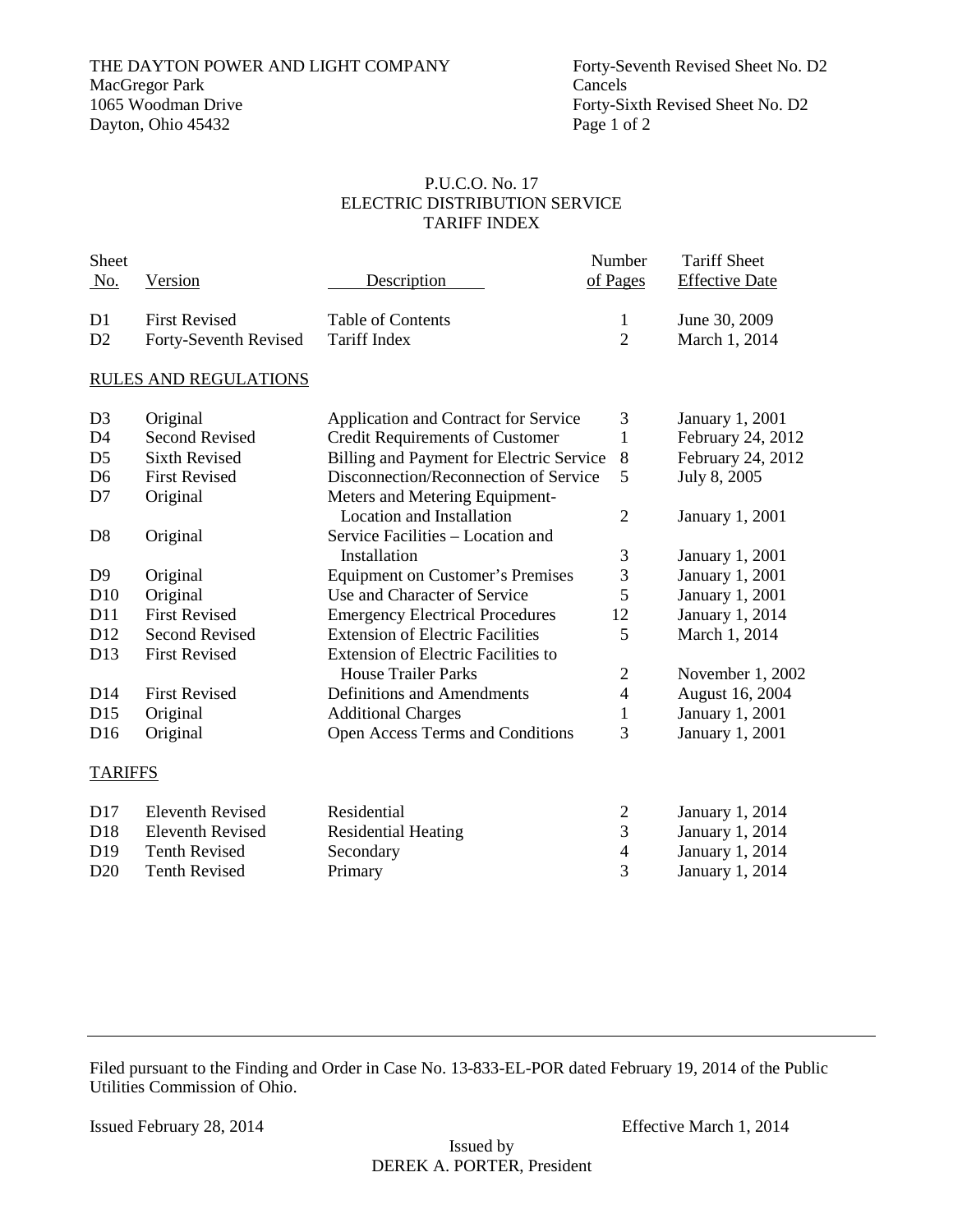# THE DAYTON POWER AND LIGHT COMPANY Forty-Seventh Revised Sheet No. D2<br>MacGregor Park Cancels MacGregor Park<br>1065 Woodman Drive

Dayton, Ohio 45432 Page 2 of 2

#### P.U.C.O. No. 17 ELECTRIC DISTRIBUTION SERVICE TARIFF INDEX

| <b>Sheet</b><br><u>No.</u> | Version                   | Description                   | Number<br>of Pages | <b>Tariff Sheet</b><br><b>Effective Date</b> |
|----------------------------|---------------------------|-------------------------------|--------------------|----------------------------------------------|
| D <sub>21</sub>            | <b>Tenth Revised</b>      | Primary-Substation            | 3                  | January 1, 2014                              |
| D <sub>22</sub>            | Ninth Revised             | <b>High Voltage</b>           | 3                  | January 1, 2014                              |
| D <sub>23</sub>            | Eleventh Revised          | Private Outdoor Lighting      | 3                  | January 1, 2014                              |
| D <sub>24</sub>            | <b>Tenth Revised</b>      | School                        | 2                  | January 1, 2014                              |
| D <sub>25</sub>            | <b>Tenth Revised</b>      | <b>Street Lighting</b>        | 4                  | January 1, 2014                              |
| D <sub>26</sub>            | Second Revised            | Miscellaneous Service Charges | 1                  | February 24, 2012                            |
| D35                        | Second Revised            | <b>Interconnection Tariff</b> | 16                 | October 7, 2008                              |
| <b>RIDERS</b>              |                           |                               |                    |                                              |
| D <sub>27</sub>            | <b>First Revised</b>      | Reserved                      | 1                  | November 1, 2011                             |
| D <sub>28</sub>            | <b>Fourteenth Revised</b> | Universal Service Fund Rider  |                    | January 1, 2014                              |
| D <sub>29</sub>            | Sixth Revised             | <b>Reconciliation Rider</b>   | 1                  | January 1, 2014                              |
| D <sub>30</sub>            | <b>Third Revised</b>      | Reserved                      |                    | July 14, 2008                                |
| D31                        | <b>Fourth Revised</b>     | Reserved                      |                    | April 7, 2011                                |
|                            |                           |                               |                    |                                              |

| <b>First Revised</b>      | Reserved                       |   | November 1, 2011       |
|---------------------------|--------------------------------|---|------------------------|
| <b>Fourteenth Revised</b> | Universal Service Fund Rider   |   | January 1, 2014        |
| Sixth Revised             | <b>Reconciliation Rider</b>    |   | January 1, 2014        |
| Third Revised             | Reserved                       |   | July 14, 2008          |
| Fourth Revised            | Reserved                       |   | April 7, 2011          |
| Second Revised            | Reserved                       |   | January 1, 2011        |
| Third Revised             | Excise Tax Surcharge Rider     |   | May 1, 2010            |
| <b>First Revised</b>      | <b>Switching Fees</b>          | 2 | <b>January 1, 2006</b> |
| <b>First Revised</b>      | Reserved                       |   | July 25, 2008          |
| Second Revised            | Reserved                       |   | January 1, 2012        |
| <b>Sixth Revised</b>      | <b>Energy Efficiency Rider</b> |   | March 1, 2014          |
| Seventh Revised           | Economic Development Cost      |   |                        |
|                           | Recovery Rider                 |   | January 1, 2014        |
|                           |                                |   |                        |

Filed pursuant to the Finding and Order in Case No. 13-833-EL-POR dated February 19, 2014 of the Public Utilities Commission of Ohio.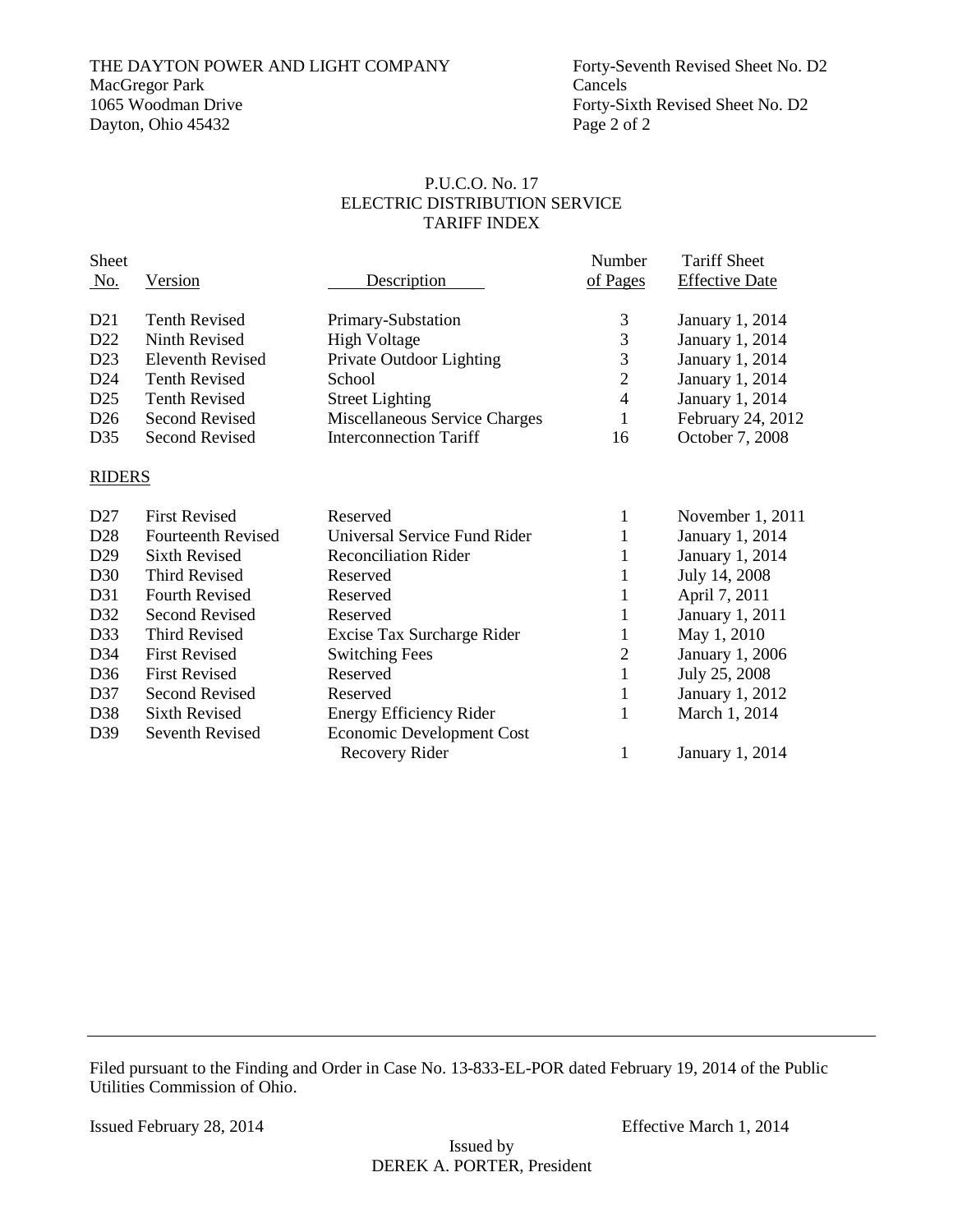#### THE DAYTON POWER AND LIGHT COMPANY Sixth Revised Sheet No. D38 MacGregor Park Cancels 1065 Woodman Drive **Fifth Revised Sheet No.** D38 Dayton, Ohio 45432 Page 1 of 1

#### P.U.C.O. No. 17 ELECTRIC DISTRIBUTION SERVICE ENERGY EFFICIENCY RIDER

The rates and charges listed in this tariff are intended to recover the costs associated with meeting the energy efficiency and peak demand reduction targets set forth in Section 4928.66 of the Ohio Revised Code. This is a non-bypassable charge (except if the customer qualifies for a mercantile opt-out exemption). The Energy Efficiency Rider (EER) shall be assessed on kilowatt-hours (kWh) of electricity per tariff class distributed under this Schedule at the rates stated below, effective on a bills-rendered basis in the Company's first billing unit for the month of March 2014.

| Residential                        | \$0.0045785 | /kWh                |
|------------------------------------|-------------|---------------------|
| <b>Residential Heating</b>         | \$0.0045785 | /kWh                |
| Secondary                          | \$0.0035797 | /kWh                |
| Primary                            | \$0.0025409 | /kWh                |
| Primary-Substation                 | \$0.0022489 | /kWh                |
| <b>High Voltage</b>                | \$0.0021751 | /kWh                |
| Private Outdoor Lighting           |             |                     |
| 9,500 Lumens High Pressure Sodium  | \$0.4236648 | /lamp/month         |
| 28,000 Lumens High Pressure Sodium | \$1.0428672 | /lamp/month         |
| 7,000 Lumens Mercury               | \$0.8147400 | /lamp/month         |
| 21,000 Lumens Mercury              | \$1.6729328 | /lamp/month         |
| 2,500 Lumens Incandescent          | \$0.6952448 | /lamp/month         |
| 7,000 Lumens Fluorescent           | \$0.7169712 | /lamp/month         |
| 4,000 Lumens PT Mercury            | \$0.4671176 | $\lambda$ amp/month |
| School                             | \$0.0041947 | /kWh                |
| <b>Street Lighting</b>             | \$0.0037209 | /kWh                |
|                                    |             |                     |

The Energy Efficiency Rider shall be assessed until the Company's costs are fully recovered and will be revised once a year.

Filed pursuant to the Finding and Order in Case No. 13-833-EL-POR dated February 19, 2014 of the Public Utilities Commission of Ohio.

Issued February 28, 2014 Effective March 1, 2014